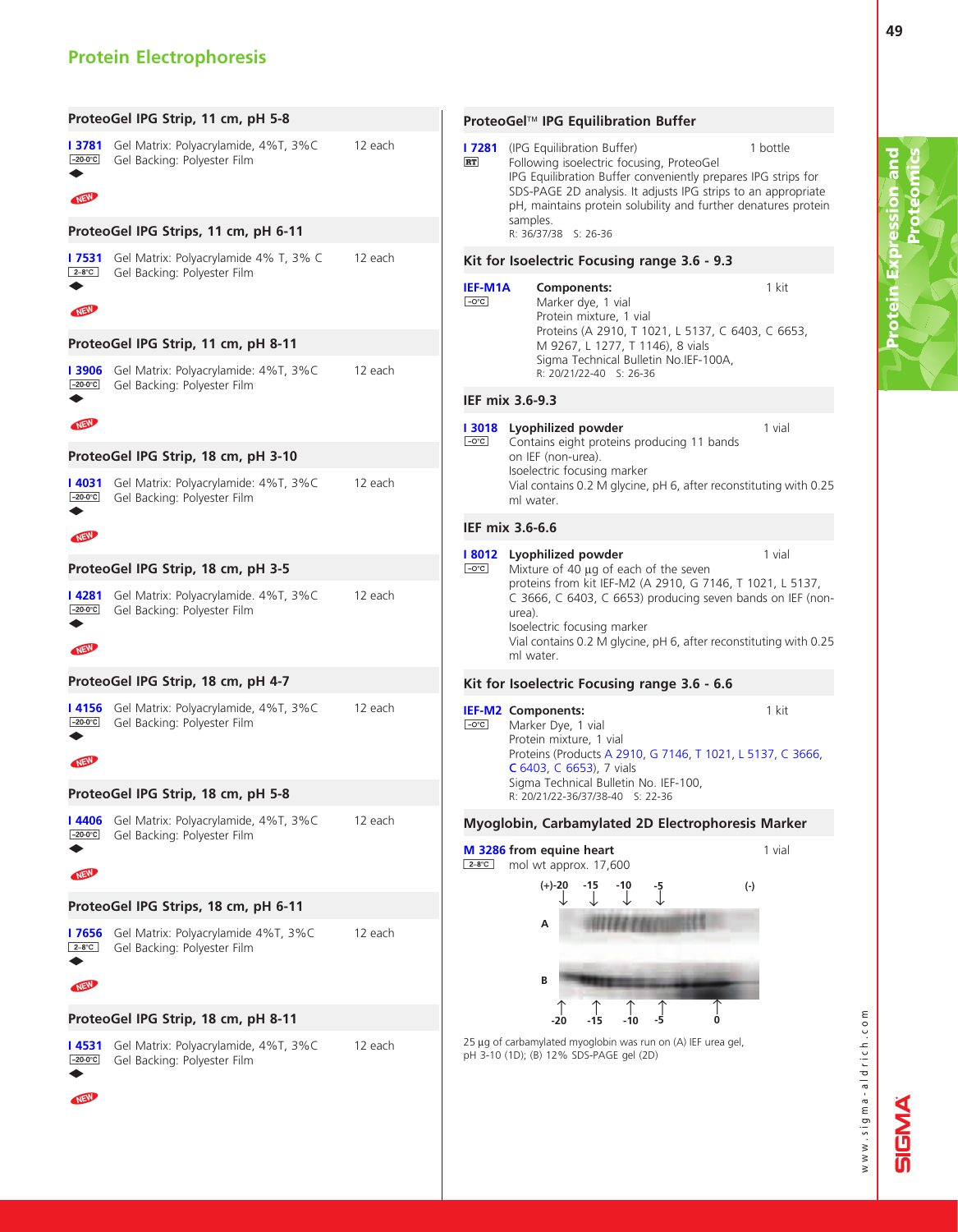50





30 µg of carbamylated glyceraldehyde-3-phosphate dehydrogenase was run on (A) IEF urea gel, pH 3-10 (1D); (B) 12% SDS-PAGE gel (2D)

#### Marker for 2D Electrophoresis

#### **[M 3411](http://www.sigma-aldrich.com/ProductLookup.html?ProdNo=M3411&Brand=SIGMA) Urea solution** and the solution of the solution of the solution of the solution of the solution of the solution of the solution of the solution of the solution of the solution of the solution of the solution of the

 $-70^{\circ}$ C This marker is specifically designed for two- $\ddot{\phantom{0}}$ dimensional electrophoresis (2D) and denaturing (urea) IEF. The four proteins in this marker have been selected to provide a DRY ICE diagonal pattern across a 2D gel. Solution in 8 M urea,2% 2-mercaptoethanol Vial contains approx. 200  $\mu$ l of a mixture of four proteins. 1 vial sufficient for 20-40 applications (on gels to be stained with Brilliant Blue) mol wt 17,000-89,000 R: 20/22-24-37/38-40-41 S: 53-26-36/37/39-45 Ovalbumin Carbonic Anhydrase



5 µl of 2D markers (M 3411) were separated with a mixture of Ampholine pH 3.5-9.5 and Ampholine pH 2.5-4.5 in the ratio 1:2.5 and then separated on a 12.5% SDS-PAGE gel. The gel was stained with Coomassie Brilliant Blue G

#### ColorBurst<sup>™</sup> Electrophoresis Markers [C 4105](http://www.sigma-aldrich.com/ProductLookup.html?ProdNo=C4105&Brand=SIGMA) pH 8, solution  $-20^{\circ}$ C 1 vial NEW Each vial of ColorBurst contains 500 µL of solution, enough for at least 50 mini gel applications. Colorburst can be used to estimate sample molecular weights, to monitor the progress of an electrophoretic run, or to confirm than an electroblot is complete. Brilliantly colored, exceptionally well-resolved, convenient, and stable, Colorburst protein molecular weight markers perform impressively in a variety of gel compositions and concentrations. ColorBurst Markers are composed of 8 polypeptides which have been chemically reduced and conjugated to brilliantly colored dyes. Conveniently, Colorburst Markers require no resuspension, reduction, or heating prior to use. R: 61-37/38-41 S: 53-23-26-36/37/39-45 **Figure 1**

 $\ddot{\bullet}$ 



Both gels were loaded (left to right) with 3, 5 and 7  $\mu$ l of ColorBurst Marker. The marker was run using standard conditions on 10 x 10 cm, 1 mm thick, 10-well precast gels.



Bands transferred to nitrocellulose membranes from the gels in Figure 1. Transfers were completed in 90 minutes at 70 volts with Towbin''s buffer (Tris-Glycine in 20% methanol.) Molecular Masses (kDa) given are apparent values as compared to Sigma''s wide range marker set [\(M 4038\)](http://www.sigma-aldrich.com/ProductLookup.html?ProdNo=M4038&Brand=SIGMA). The Colorburst markers migrate differently with respect to [M 4038](http://www.sigma-aldrich.com/ProductLookup.html?ProdNo=M4038&Brand=SIGMA) in the different gel systems tested.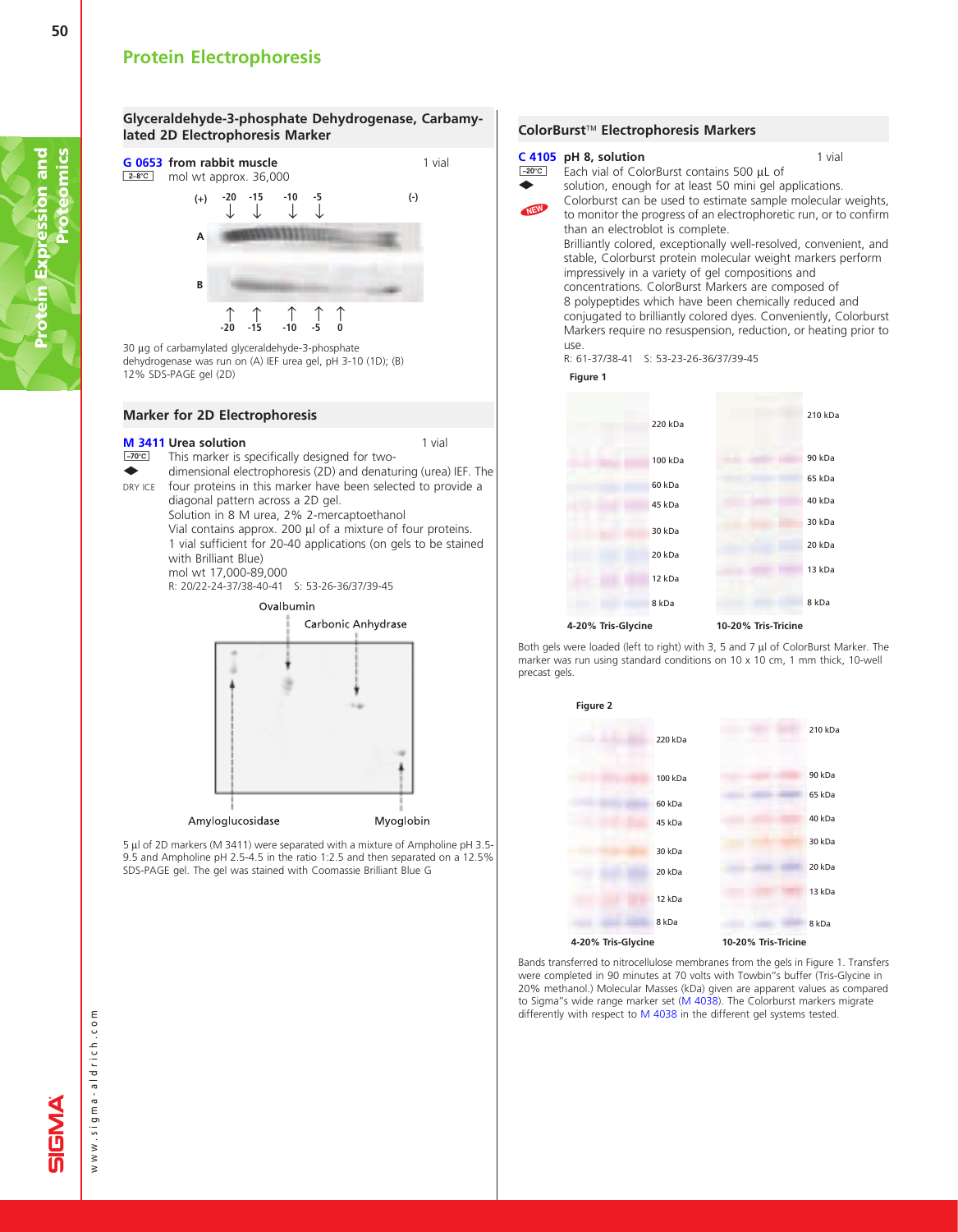#### Chemichrome<sup>™</sup> Western Control



NEW

[C 4236](http://www.sigma-aldrich.com/ProductLookup.html?ProdNo=C4236&Brand=SIGMA) (Color Molecular Weight Marker) **2-8°C** Chemichrome Western Control is an ideal

> molecular weight marker and positive control for researchers performing electrophoresis and subsequent Western blotting. Similar to Colorburst™, Chemichrome contains an additional band of mouse IgG. During electrophoresis, brightly colored protein bands serve as positive controls for protein migration. During blotting, the same brightly colored bands indicate that the transfer is complete. After incubation with mouse primary and secondary antibodies, the band of mouse  $\log$  serves as a positive control using either colorimetric or chemiluminescent substrates. Chemichrome is supplied in vials containing 200 µl of ready-to-use solution.

1 vial

#### Features and Benefits

- Confirms that a membrane transfer is complete
- Confirms successful Western Blotting Conditions
- Compatible with many peroxidase and phosphatase substrates, including TMB and ECL®.
- R: 61-37/38-41 S: 53-23-26-36/37/39-45



Colorburst (lane 1), Chemichrome (lane 2), and varying concentrations of FLAGBAP (lanes 3-6) were run on a 6-15% tris-acetate g[el \(T 1571\),](http://www.sigma-aldrich.com/ProductLookup.html?ProdNo=T1571&Brand=SIGMA) transferred to PVDF and developed with a TMB substrate.



10 vials [M 4038](http://www.sigma-aldrich.com/ProductLookup.html?ProdNo=M4038&Brand=SIGMA) Will yield 13 protein bands with Coomassie <u>E</u>-8<sup>°</sup>C Blue staining: aprotinin, α-lactalbumin, trunsin inhibitor trunsinogen carbonic

trypsin inhibitor, trypsinogen, carbonic anhydrase, glyceraldehyde-3-phosphate dehydrogenase, ovalbumin, glutamic dehydrogenase, albumin, fructose-6phosphate kinase, phosphorylase b,  $\beta$ -galactosidase and myosin R: 42/43 S: 36

1 vial



[M 4038](http://www.sigma-aldrich.com/ProductLookup.html?ProdNo=M4038&Brand=SIGMA) (5 µl) was run on a 4-20% PAGE gel and stained with EZBlue [\(G 1041\)](http://www.sigma-aldrich.com/ProductLookup.html?ProdNo=G1041&Brand=SIGMA)

#### SigmaMarker<sup>™</sup> High Range (M.W. 36,000-205,000)

1 vial 10 vials [M 3788](http://www.sigma-aldrich.com/ProductLookup.html?ProdNo=M3788&Brand=SIGMA) Will yield eight protein bands with **E-8°C** Coomassie Blue staining: glyceraldehyde-3phosphate dehydrogenase, ovalbumin, glutamic dehydrogenase, albumin, fructose-6-phosphate

kinase, phosphorylase b,  $\beta$ -galactosidase and myosin.<br>Da M 3788



[M 3788](http://www.sigma-aldrich.com/ProductLookup.html?ProdNo=M3788&Brand=SIGMA) (5 µL) was run on a 4-20% PAGE gel and stained with EZ Blue ( [G1041\).](http://www.sigma-aldrich.com/ProductLookup.html?ProdNo=G1041&Brand=SIGMA)



Colorburst (lane 1, undetected), Chemichrome (lane 2), and varying concentrations of FLAG®-BAP (lanes 3-6) were run on a 6-15% tris-acetate g[el \(T 1571\),](http://www.sigma-aldrich.com/ProductLookup.html?ProdNo=T1571&Brand=SIGMA) transferred to PVDF and developed with a chemiluminescent substrate for approximately 5 seconds.

www.sigma-aldrich.com www.sigma-aldrich.com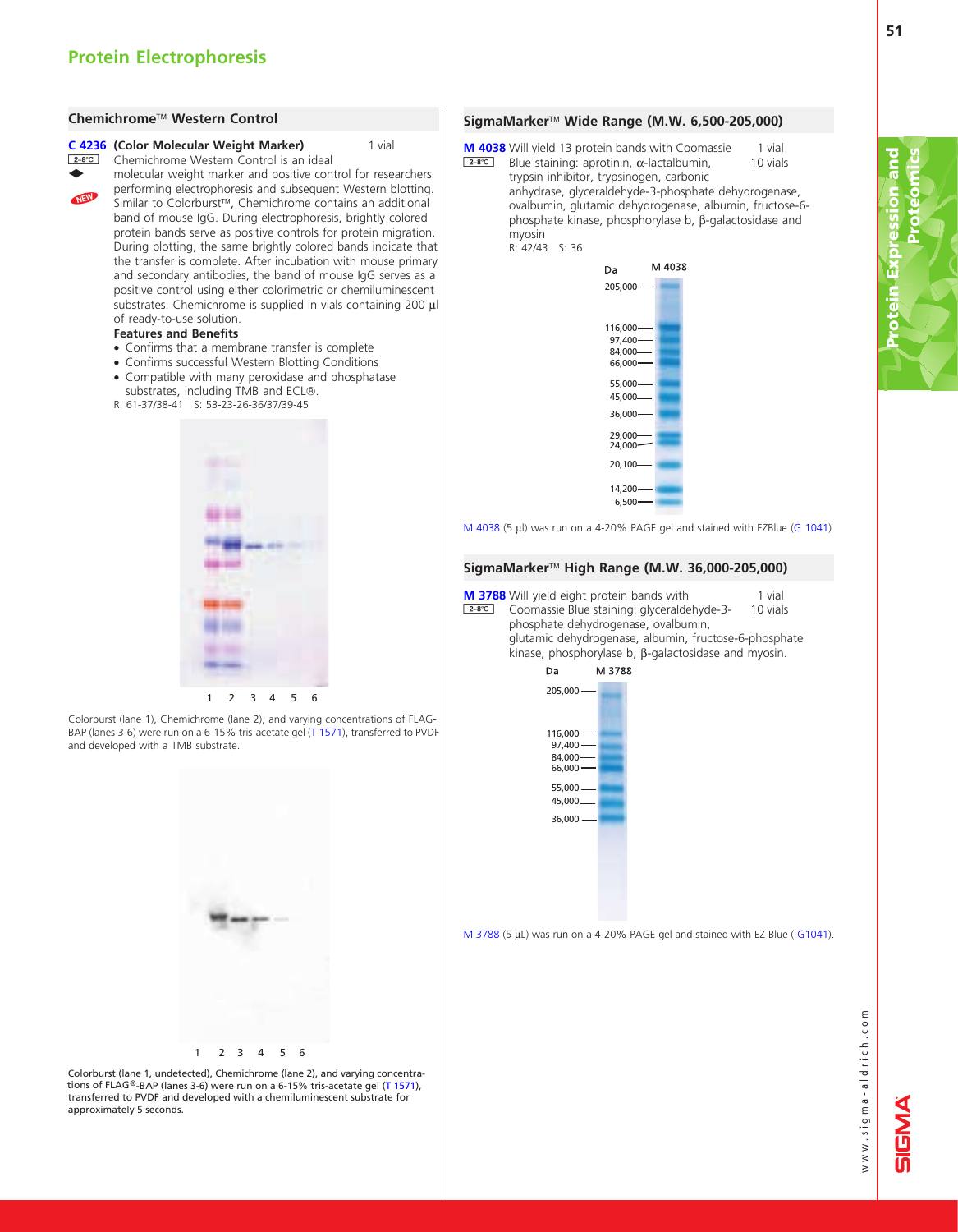

[M 6539](http://www.sigma-aldrich.com/ProductLookup.html?ProdNo=M6539&Brand=SIGMA) (7.5 µl of a 1:15 dilution) was run on a 10-18% SDS-PAGE gel and silverstained.

1 vial

1 vial

52